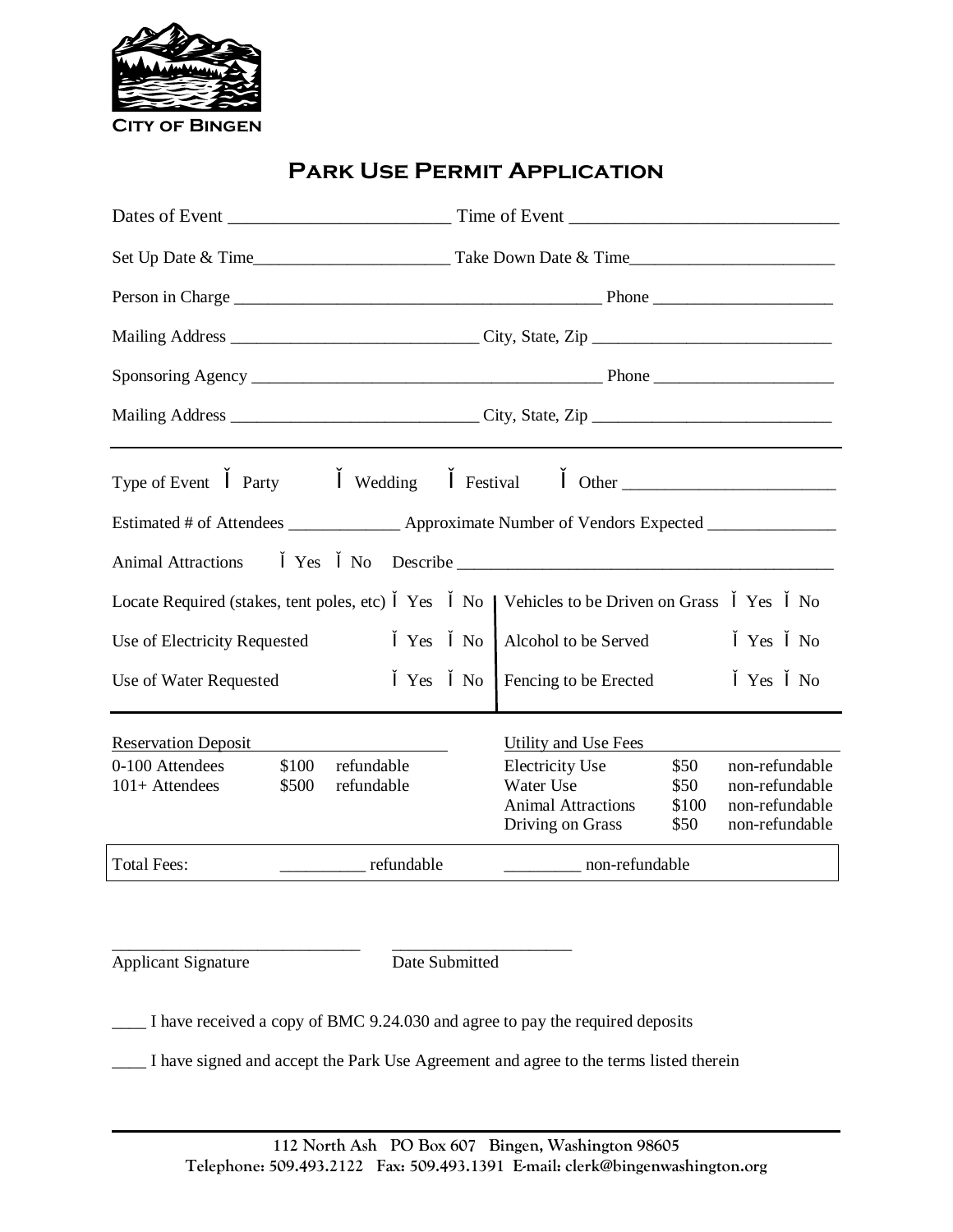

# **Park Use Permit Agreement**

# **All Applicants**

- \_\_\_\_My application is accurate to the best of my knowledge
- \_\_\_\_ I understand my reservation deposit may be forfeit if damages are incurred
- \_\_\_\_I understand it is my responsibility to pay for any damages caused by my event beyond my reservation deposit
- \_\_\_\_I understand I must provide 1 dumpster for every 10 vendors or 200 attendees if no vendors
- \_\_\_\_I understand I must provide 1 portable restroom for every 100 attendees above 200 attendees
- \_\_\_\_I understand I must provide 1 portable handwash station for every 100 attendees above 200 attendees
- \_\_\_\_I understand leaving trash in City receptacles or on the ground is not allowed
- \_\_\_\_I understand if my event will have dumpsters, portable restrooms or handwash stations, vendors, animal attractions, I must provide an event map
- \_\_\_\_I understand that if I want to drive any vehicle onto the park I must pay a fee and get approval from the superintendent of Public Works
- \_\_\_\_I understand that if I want to use water from a spigot at the park I must pay a fee and obtain approval
- \_\_\_\_I understand that if I was to use electricity at the park I must pay a fee and obtain approval

#### **Utility Applicants**

- \_\_\_\_I understand plugging multiple power strips together consecutively is not allowed
- \_\_\_\_I understand I must monitor connections to electrical outlets
- \_\_\_\_I understand wasting water from a City spigot is not allowed
- \_\_\_\_I understand selling water collected from City spigots is not allowed
- \_\_\_\_I understand I must monitor connections to water spigots

# **Animal Attraction Applicants**

- I understand that any feed must be certified weed-free
- \_\_\_\_I understand that I am responsible for cleaning up any animal waste during and after the event
- \_\_\_\_I understand that animals must be kept under the control of their handler at all times

# **Alcohol Applicants**

- I understand I must obtain necessary permits from the Washington State Liquor & Cannabis Board
- \_\_\_\_I understand that I am responsible for submitting a security plan for review by the Chief of Police
- \_\_\_\_I understand that I am responsible for coordinating and providing for adequate event security

# **Applicants for Events with 200+ Attendees**

I understand I must provide an event map and proof of insurance

\_\_\_\_\_\_\_\_\_\_\_\_\_\_\_\_\_\_\_\_\_\_\_\_\_\_\_\_\_ \_\_\_\_\_\_\_\_\_\_\_\_\_\_\_\_\_\_\_\_\_

\_\_\_\_I understand I must provide a written plan for sanitation, garbage, parking, and security

Applicant Signature Date Submitted